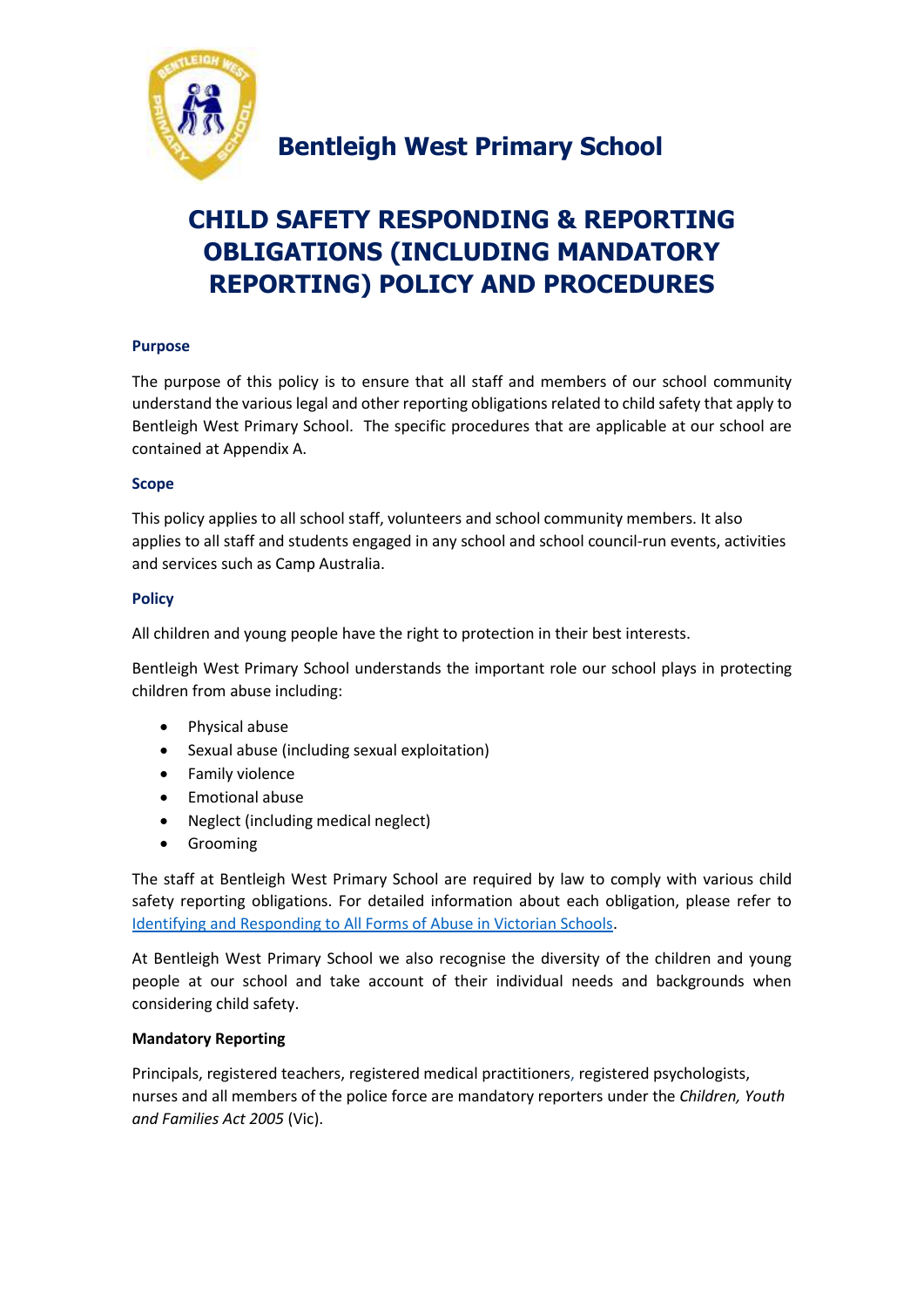All mandatory reporters must make a report to the Department of Health and Human Services (DHHS) Child Protection as soon as practicable if, during the course of carrying out their professional roles and responsibilities, they form a belief on reasonable grounds that:

- a child has suffered, or is likely to suffer, significant harm as a result of physical abuse and/ or sexual abuse, and
- the child's parents have not protected, or are unlikely to protect, the child from harm of that type.

A mandatory reporter who fails to comply with this legal obligation may be committing a criminal offence. It is important for all staff at Bentleigh West Primary School to be aware that they are legally obliged to make a mandatory report on each occasion that they form a reasonable belief that a child is in need of protection and they must make a mandatory report even if the principal does not share their belief that a report is necessary.

At our school, all mandated school staff must undertake the *Mandatory Reporting and Other Obligations eLearning Module* annually. We also require all other staff to undertake this module, even where they are not mandatory reporters.

For more information about Mandatory Reporting see the Department's *School Policy and Advisory Guide*: Child Protection – [Reporting Obligations.](http://www.education.vic.gov.au/school/principals/spag/safety/Pages/childprotectobligation.aspx)

## **Child in need of protection**

Any person can make a report to DHHS Child Protection (131 278 – 24 hour service) if they believe on reasonable grounds that a child is in need of protection.

The policy of the Department of Education and Training (DET) requires **all staff** who form a reasonable belief that a child is in need of protection to report their concerns to DHHS or Victoria Police, and discuss their concerns with the school leadership team.

For more information about making a report to DHHS Child Protection, see the Department's *School Policy and Advisory Guide*[: Child Protection](http://www.education.vic.gov.au/school/principals/spag/safety/Pages/childprotectreporting.aspx) – Making a Report an[d Four Critical Actions](https://www.education.vic.gov.au/Documents/about/programs/health/protect/FourCriticalActions_ChildAbuse.pdf)  [for Schools: Responding to Incidents, Disclosures and Suspicions of Child Abuse.](https://www.education.vic.gov.au/Documents/about/programs/health/protect/FourCriticalActions_ChildAbuse.pdf)

At Bentleigh West Primary School we also encourage all staff to make a referral to Child FIRST when they have significant concern for a child's wellbeing. For more information about making a referral to Child FIRST see the School Policy and Advisory Guide: [Child Protection](https://www.education.vic.gov.au/school/principals/spag/safety/Pages/childprotectobligation.aspx) – Reporting [Obligations.](https://www.education.vic.gov.au/school/principals/spag/safety/Pages/childprotectobligation.aspx)

#### **Reportable Conduct**

Our school must notify the Department's Employee Conduct Branch (9637 2594) if we become aware of an allegation of 'reportable conduct'.

There is an allegation of reportable conduct where a person has formed a reasonable belief that there has been:

- a sexual offence (even prior to criminal proceedings commencing), sexual misconduct or physical violence committed against, with or in the presence of a child;
- behaviour causing significant emotional or physical harm to a child;
- significant neglect of a child; or
- misconduct involving any of the above.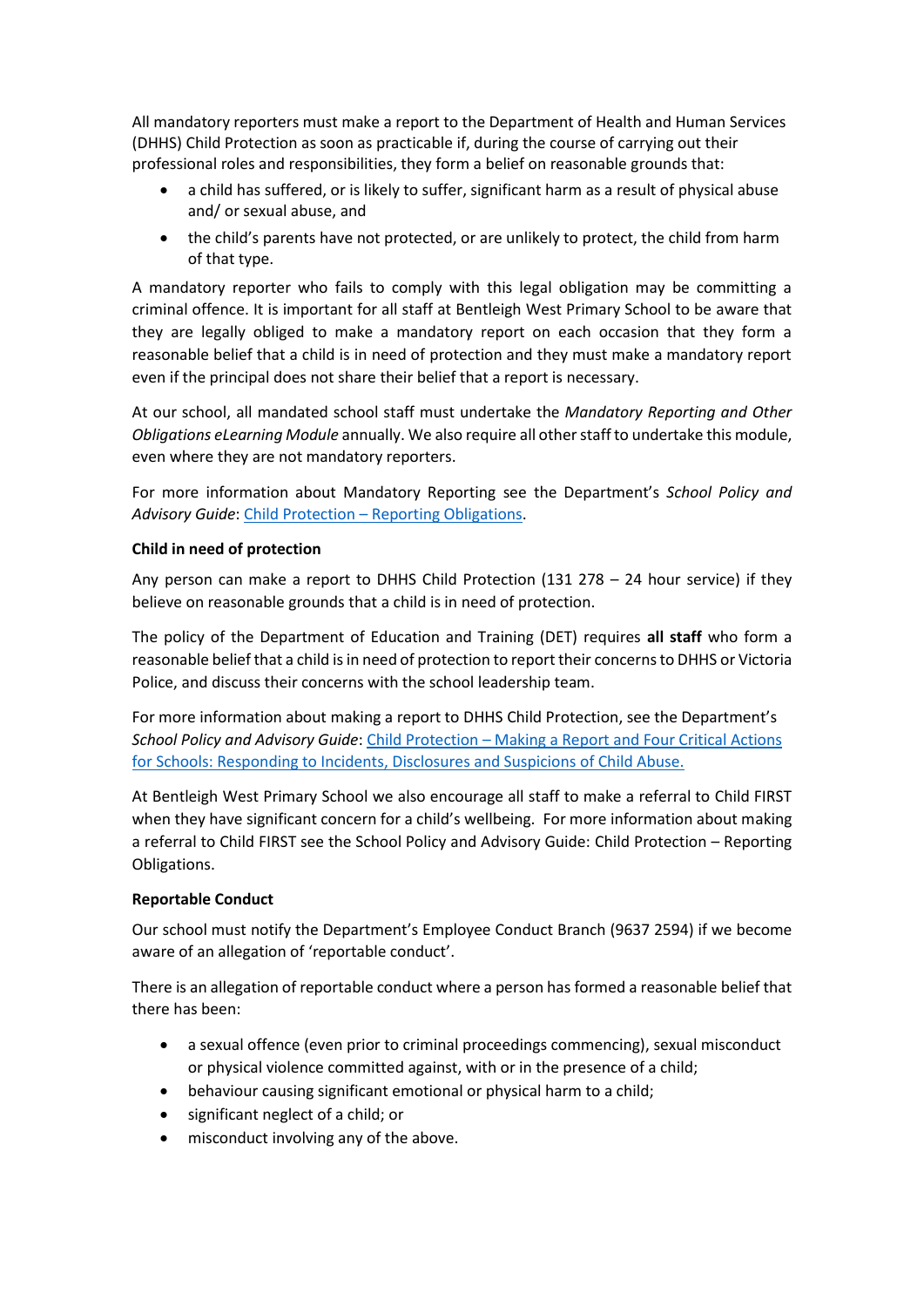The Department, through the Employee Conduct Branch, has a legal obligation to inform the Commission for Children and Young People when an allegation of reportable conduct is made.

Our principal must notify the Department's Employee Conduct Branch of any reportable conduct allegations involving current or former teachers, contractors, volunteers (including parents), allied health staff and school council employees.

If school staff become aware of reportable conduct by any person in the above positions, they should notify the school principal immediately. If the allegation relates to the principal, they should notify the Regional Director.

For more information about Reportable Conduct see the Department's *School Policy and Advisory Guide*: [Reportable Conduct Scheme.](http://www.education.vic.gov.au/school/principals/spag/safety/Pages/reportableconductscheme.aspx)

#### **Failure to disclose offence**

Reporting child sexual abuse is a community-wide responsibility. All adults (ie persons aged 18 years and over), not just professionals who work with children, have a legal obligation to report to Victoria Police, as soon as practicable, where they form a 'reasonable belief' that a sexual offence has been committed by an adult against a child under the age of 16 by another person aged 18 years or over.

Failure to disclose information to Victoria Police (by calling 000 or local police station) as soon as practicable may amount to a criminal offence unless a person has a 'reasonable excuse' or exemption from doing so.

"Reasonable belief" is not the same as having proof. A 'reasonable belief' is formed if a reasonable person in the same position would have formed the belief on the same grounds.

For example, a 'reasonable belief' might be formed when:

- a child states that they have been sexually abused
- a child states that they know someone who has been sexually abused (sometimes the child may be talking about themselves)
- someone who knows a child states that the child has been sexually abused
- professional observations of the child's behaviour or development leads a mandated professional to form a belief that the child has been sexually abused
- signs of sexual abuse leads to a belief that the child has been sexually abused.

"Reasonable excuse" is defined by law and includes:

- fear for the safety of any person including yourself or the potential victim (but not including the alleged perpetrator or an organisation)
- where the information has already been disclosed, for example, through a mandatory report to DHHS Child Protection.

For more information about this reporting obligation, see the Department's *School Policy and Advisory Guide*: [Failure to disclose offence.](http://www.education.vic.gov.au/school/principals/spag/safety/Pages/childprotectobligation.aspx)

#### **Failure to protect offence**

This reporting obligation applies to school staff in a position of authority. This can include principals, assistant principals and campus principals. Any staff member in a position of authority who becomes aware that an adult associated with their school (such as an employee, contractor,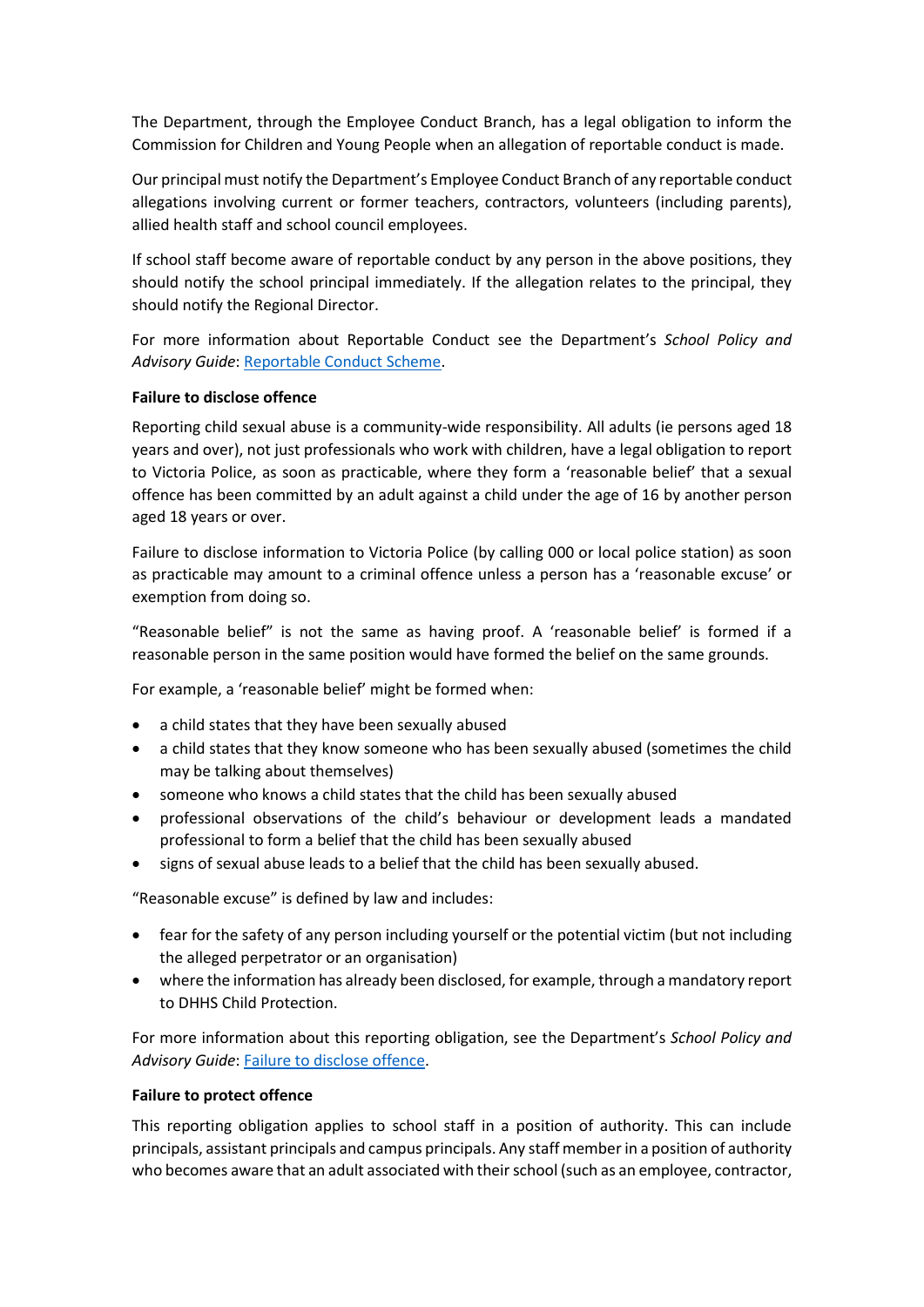volunteer or visitor) poses a risk of sexual abuse to a child under the age of 16 under their care, authority or supervision, must take all reasonable steps to remove or reduce that risk.

This may include removing the adult (ie persons aged 18 years and over) from working with children pending an investigation and reporting your concerns to Victoria Police.

If a school staff member in a position of authority fails to take reasonable steps in these circumstances, this may amount to a criminal offence.

For more information about this reporting obligation, see the Department's *School Policy and Advisory Guide*: [Failure to protect offence.](http://www.education.vic.gov.au/school/principals/spag/safety/Pages/childprotectobligation.aspx)

#### **Grooming**

Grooming is a criminal offence under the *Crimes Act 1958* (Vic). This offence targets predatory conduct undertaken by an adult to prepare a child, under the age of 16, to engage in sexual activity at a later time. Grooming can include communicating and/or attempting to befriend or establish a relationship or other emotional connection with the child or their parent/carer.

For more information about this offence and reporting obligations see: [Child Exploitation and](https://www.education.vic.gov.au/school/teachers/health/childprotection/Pages/expolitationgrooming.aspx)  [Grooming.](https://www.education.vic.gov.au/school/teachers/health/childprotection/Pages/expolitationgrooming.aspx)

#### **Related Policies and Further Information**

- **•** [Statement of Commitment to Child Safety](https://www.bentleighwestps.vic.edu.au/child-safe)
- [Child Safety Policy](https://www.bentleighwestps.vic.edu.au/child-safe)
- [Child Safety Code of Conduct.pdf](https://www.bentleighwestps.vic.edu.au/child-safe)

#### **Review Cycle**

This policy was last updated in July 2019, and will be reviewed no later than July 2022. This policy will be reviewed every 3 years.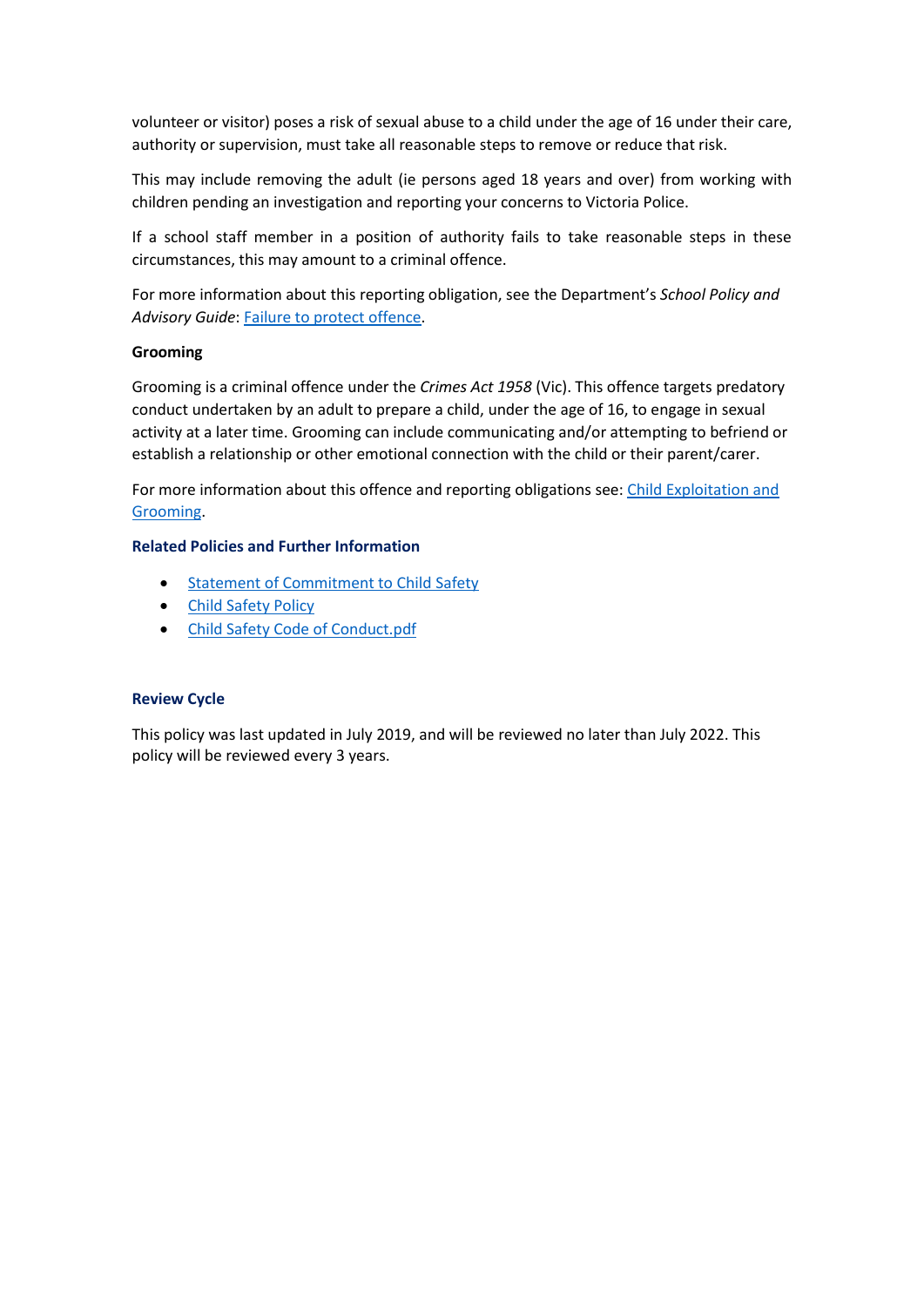# **APPENDIX A**

# **CHILD SAFETY REPORTING PROCEDURES AT BENTLEIGH WEST PRIMARY SCHOOL**

### **For students**

- All students should feel safe to speak to any staff member to raise any concerns about their safety or any other concerns that they have.
- If a student does not know who to approach at Bentleigh West Primary School they should start with their teacher, child safety officer, principal or assistant principal.
- Various child safe posters are up in all classrooms and office areas.

## **Managing disclosures made by students**

## *When managing a disclosure you should:*

- listen to the student and allow them to speak
- stay calm and use a neutral tone with no urgency and where possible use the child's language and vocabulary (you do not want to frighten the child or interrupt the child)
- be gentle, patient and non-judgmental throughout
- highlight to the student it was important for them to tell you about what has happened
- assure them that they are not to blame for what has occurred
- do not ask leading questions, for example gently ask, "What happened next?" rather than "Why?"
- be patient and allow the child to talk at their own pace and in their own words
- do not pressure the child into telling you more than they want to, they will be asked a lot of questions by other professionals and it is important not to force them to retell what has occurred multiple times
- reassure the child that you believe them and that disclosing the matter was important for them to do
- use verbal facilitators such as, "I see", restate the child's previous statement, and use nonsuggestive words of encouragement, designed to keep the child talking in an open-ended way ("what happened next?")
- tell the child in age appropriate language you are required to report to the relevant authority to help stop the abuse, and explain the role of these authorities if appropriate (for a young child this may be as simple as saying "I will need to talk to people to work out what to do next to help you").

# *When managing a disclosure you should AVOID:*

- displaying expressions of panic or shock
- asking questions that are investigative and potentially invasive (this may make the child feel uncomfortable and may cause the child to withdraw)
- going over the information repeatedly (you are only gathering information to help you form a belief on reasonable grounds that you need to make a report to the relevant authority)
- making any comments that would lead the student to believe that what has happened is their fault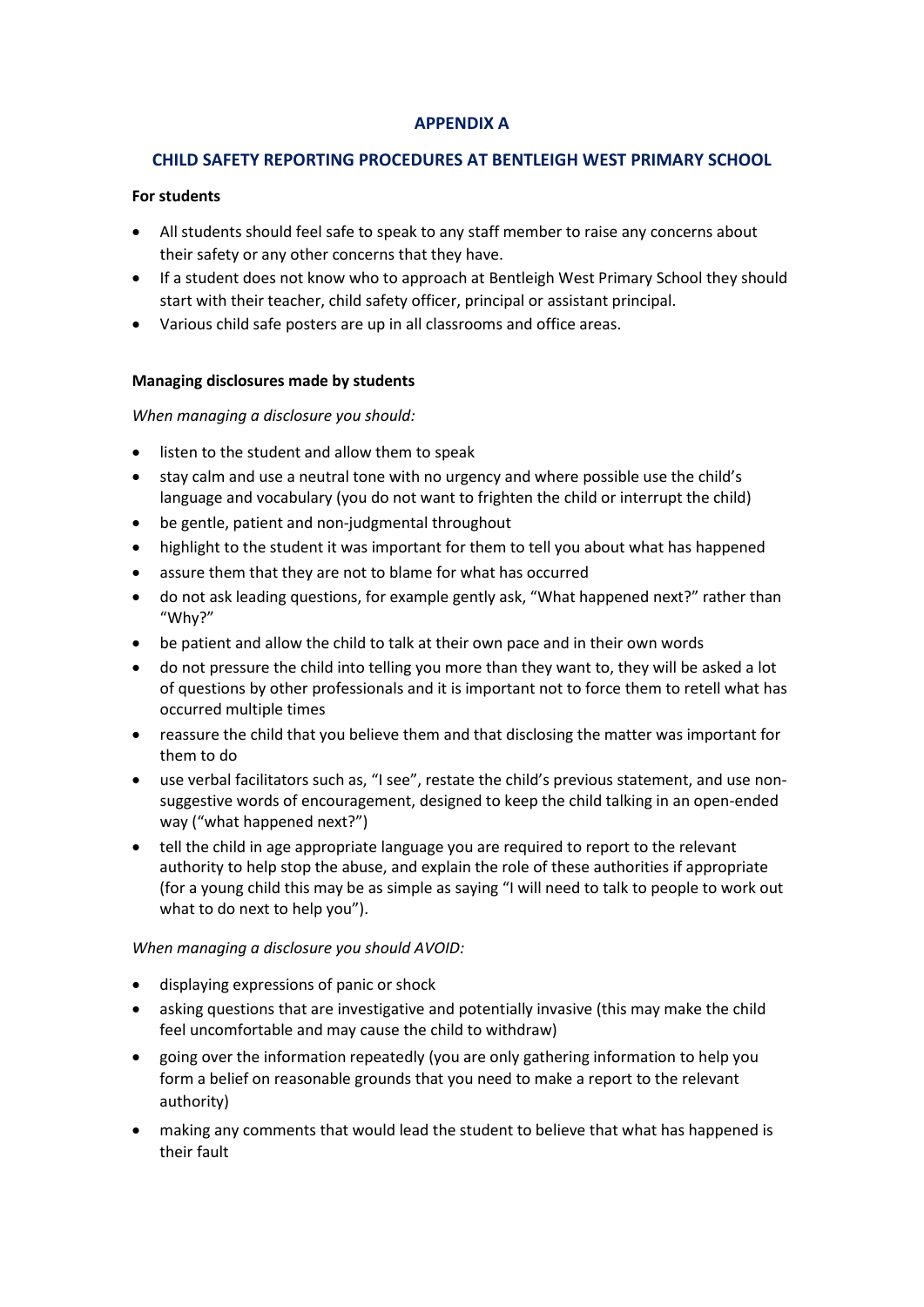making promises to the child about what will occur next or that things will be different given the process can be unpredictable and different for each child depending on their circumstances (instead reassure them that you and others will do your best to help).

## **General procedures**

Our school will follow the *[Four Critical Actions for Schools: Responding to Incidents, Disclosures](https://www.education.vic.gov.au/Documents/about/programs/health/protect/FourCriticalActions_ChildAbuse.pdf)  [and Suspicions of Child Abuse](https://www.education.vic.gov.au/Documents/about/programs/health/protect/FourCriticalActions_ChildAbuse.pdf)* (Four Critical Actions) when responding to incidents, disclosures and suspicions of child abuse.

All staff at our school who believe that a child is in need of protection, even if it doesn't meet the threshold required for mandatory reporting or the staff member is not a mandatory reporter, should in the first instance, speak to the Principal or Assistant Principal or should make the required reports to DHHS Child Protection and/or Victoria Police as necessary.

At our school the Principal will be responsible for monitoring overall school compliance with this procedure.

Nothing in this procedure prevents a staff member or any other person from reporting to the relevant authorities if they form a reasonable belief that a child is at risk of abuse.

#### **Reporting suspicions, disclosures or incidents of child abuse**

#### *Responsibilities of all school staff*

If a school staff member reasonably suspects or witnesses an incident of child abuse or receives a disclosure of child abuse, they must:

- If a child is at immediate risk of harm, separate alleged victims and others involved, administer first aid and call 000.
- Speak to the Principal or Assistant Principal as soon as possible, who will follow the [Four Critical Actions.](https://www.education.vic.gov.au/Documents/about/programs/health/protect/FourCriticalActions_ChildAbuse.pdf)
- Make detailed notes of the incident or disclosure using the [Responding to Suspected](https://www.education.vic.gov.au/Documents/about/programs/health/protect/PROTECT_Schoolstemplate.pdf)  [Child Abuse: Template\]](https://www.education.vic.gov.au/Documents/about/programs/health/protect/PROTECT_Schoolstemplate.pdf) and ensure that those notes are kept and stored securely in a locked filing cabinet in the Office.
- If the staff member is a mandatory reporter and reasonably believes that a student has suffered physical and/or sexual abuse from which the child's parents have not protected the child, they must make a report to DHHS Child Protection.
- If the staff member has formed a 'reasonable belief' that a sexual offence has been against a child, they must make a report to Victoria Police.

In circumstances where a member of the leadership team disagrees that a report needs to be made, but the staff member has formed a 'reasonable belief' that the child is in need of protection and/or has been the victim of sexual abuse, the staff member must still contact DHHS Child Protection and/or Victoria Police to make the report.

#### *Responsibilities of the Principal*

The Principal is responsible for promptly managing the school's response to an incident, suspicion or disclosure of child abuse, and ensuring that the incident, suspicion or disclosure is taken seriously. The Principal is also responsible for responding appropriately to a child who makes or is affected by an allegation of child abuse.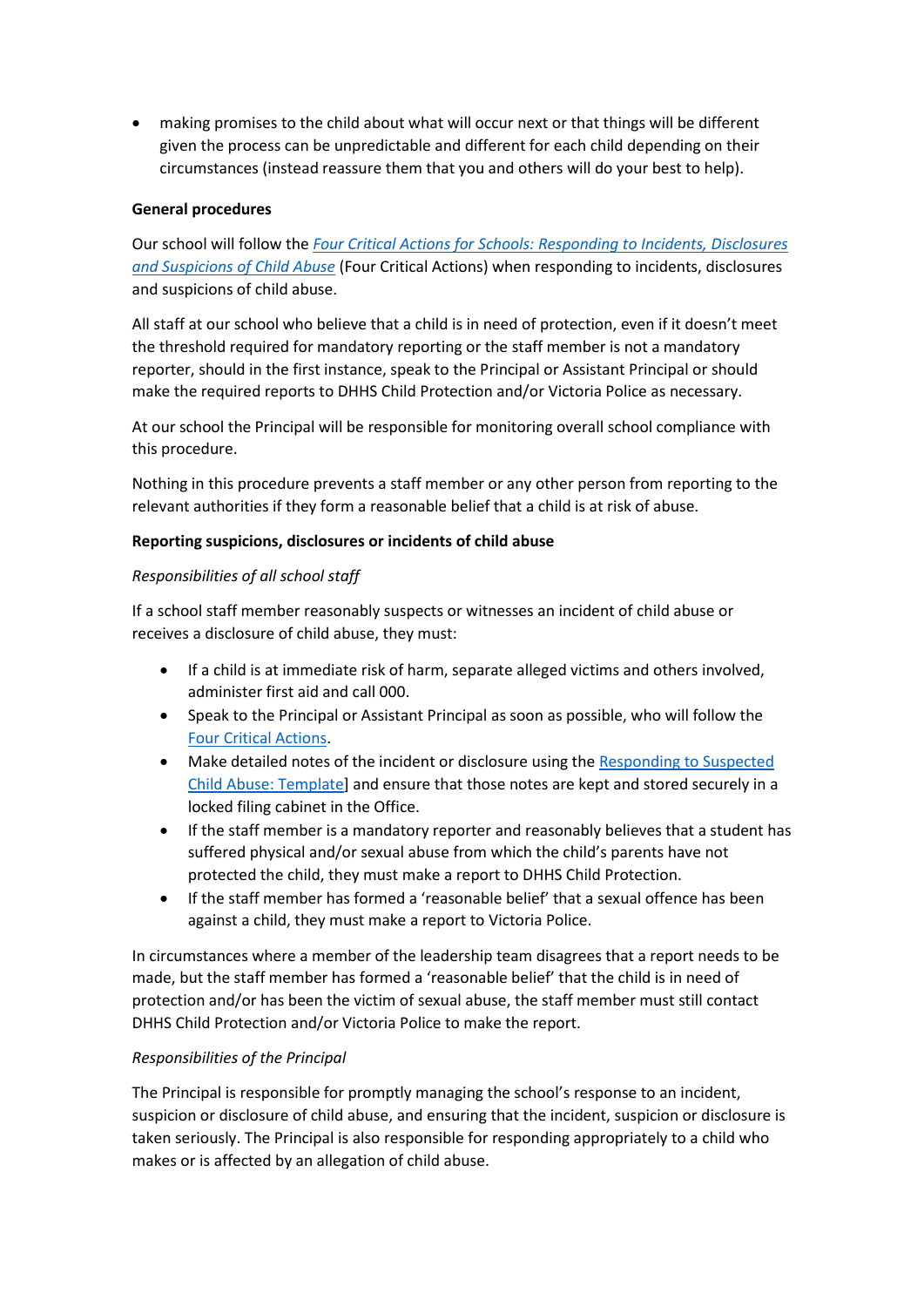If the Principal receives a report from a school staff member or member of the school community of a suspicion, disclosure or incident of child abuse, they must:

- Follow th[e Four Critical Actions](https://www.education.vic.gov.au/Documents/about/programs/health/protect/FourCriticalActions_ChildAbuse.pdf) as soon as possible, including:
	- o Responding to an emergency
	- o Reporting to authorities/referring to services
	- o Contacting parents/carers and
	- o Providing ongoing support.
- Make detailed notes of the incident or disclosure, including actions taken using the [Responding to Suspected Child Abuse: Template](https://www.education.vic.gov.au/Documents/about/programs/health/protect/PROTECT_Schoolstemplate.pdf) and ensure that those notes are kept and stored securely in a locked office filing cabinet in the office. They are also responsible for ensuring that any staff member who reported the incident, disclosure or suspicion to them also makes and keeps notes of the incident.
- At Bentleigh West Primary School, the school Principal will be responsible for ensuring that there is a prompt response to the disclosure and that the child is appropriately supported.

If the Principal is unavailable, the Assistant Principal will take on the role and responsibilities described in this section.

# **Duty of care and ongoing support for students**

Fulfilling the requirements in this procedure does not displace or discharge any other obligations that arise if a person reasonably believes that a child is at risk of abuse.

All staff have a duty of care to take reasonable steps to prevent reasonably foreseeable harm to students. All staff must ensure that the Principal or Assistant Principal is aware of any incidents, suspicions or disclosures of child abuse as soon as possible after they occur. This will allow appropriate supports to be put in place for the student affected.

# **For school visitors, volunteers and school community members**

All community members aged 18 years or over should be aware of their legal obligations – see *Failure to disclose offence* above, in this Policy.

Any person can make a report to DHHS Child Protection if they believe on reasonable grounds that a child is in need of protection. For contact details see the Four Critical Actions [https://www.education.vic.gov.au/Documents/about/programs/health/protect/FourCriticalAc](https://www.education.vic.gov.au/Documents/about/programs/health/protect/FourCriticalActions_ChildAbuse.pdf) [tions\\_ChildAbuse.pdf](https://www.education.vic.gov.au/Documents/about/programs/health/protect/FourCriticalActions_ChildAbuse.pdf)

There is no requirement for community members to inform the school if they are making a disclosure to DHHS Child Protection or the Victoria Police. However, where a community member is concerned about the safety of a child or children at the school, and where disclosure of that concern will not compromise any potential police investigation, the community member should report this concern to the principal so that appropriate steps to support the student can be taken.